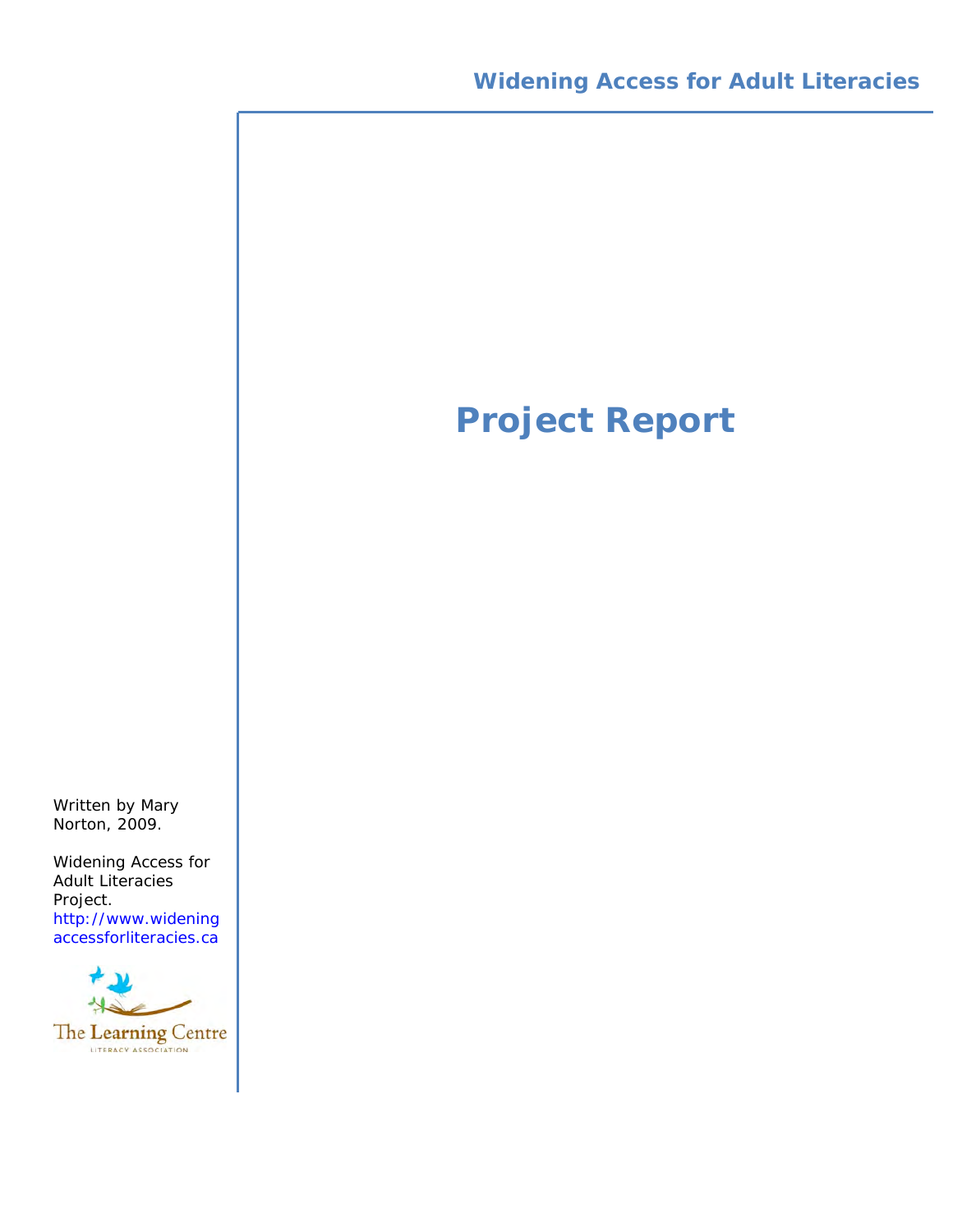# **Introduction**

The Widening Access for Adult Literacies project<sup>1</sup> was initiated to identify, implement and assess approaches to widen access to literacies in northeast Edmonton. Approaches to widen access included working with community agencies to create literacy friendly environments, integrating support for literacies development into existing community programs and services, and offering adult literacy groups and tutoring in inviting, accessible locations. Key legacies of the project include increased awareness and activities to widen access for adults with literacy challenges, the opening of a Learning Centre literacy program in northeast Edmonton, the formation of the Northeast Edmonton Literacy Network to promote literacy friendly environments, and the formation of a Literacy and Learning Circle to promote and sustain activities to integrate supports for literacies in agency programs. As well, a range of resources to support widening access were developed and will be available for downloading from The Learning Centre Literacy Association website.

This report summarizes project activities from November 2005 to December 31, 2008, with some updates to April 2009. The accompanying evaluation report describes project outcomes and learnings.

# **Project term**

The project was initiated in November 2005 and was due to be completed in July 2008. We requested and received permission to use unexpended funds to continue the project until December 2008. (We also received permission to use the balance of funds until

December 2009, in order to sustain and strengthen aspects of the widening access approaches that had been initiated. Information about actions to sustain approaches in the long-term is included in section 6 in this report.)

# **Project staff**

A project animator was hired in November 2005. She initiated project activities and resigned for personal reasons in June 2006. A second animator began work in August 2006 and continued throughout the project. Both animators were experienced in community development approaches, had worked in northeast Edmonton for a number of years, and were well respected for their work. Both quickly extended their knowledge about literacies and widening access, with the support and participation of the project coordinator. Their knowledge and experiences were important assets for the project.

In May 2007 a consultant was contracted to plan and facilitate workshops and consult with agency staff about integrating supports for literacies. He

 $<sup>1</sup>$  The Learning Centre Literacy Association sponsored the Widening Access for Adult</sup> Literacies project, in partnership with The Candora Society of Edmonton. The Office of Literacy and Essential Skills, Human Resources Development Canada, funded the project. The Edmonton Community Adult Learning Association funded several literacy classes that were offered through the project. This report was prepared for and submitted to the Office of Literacy and Essential Skills.



 $\overline{a}$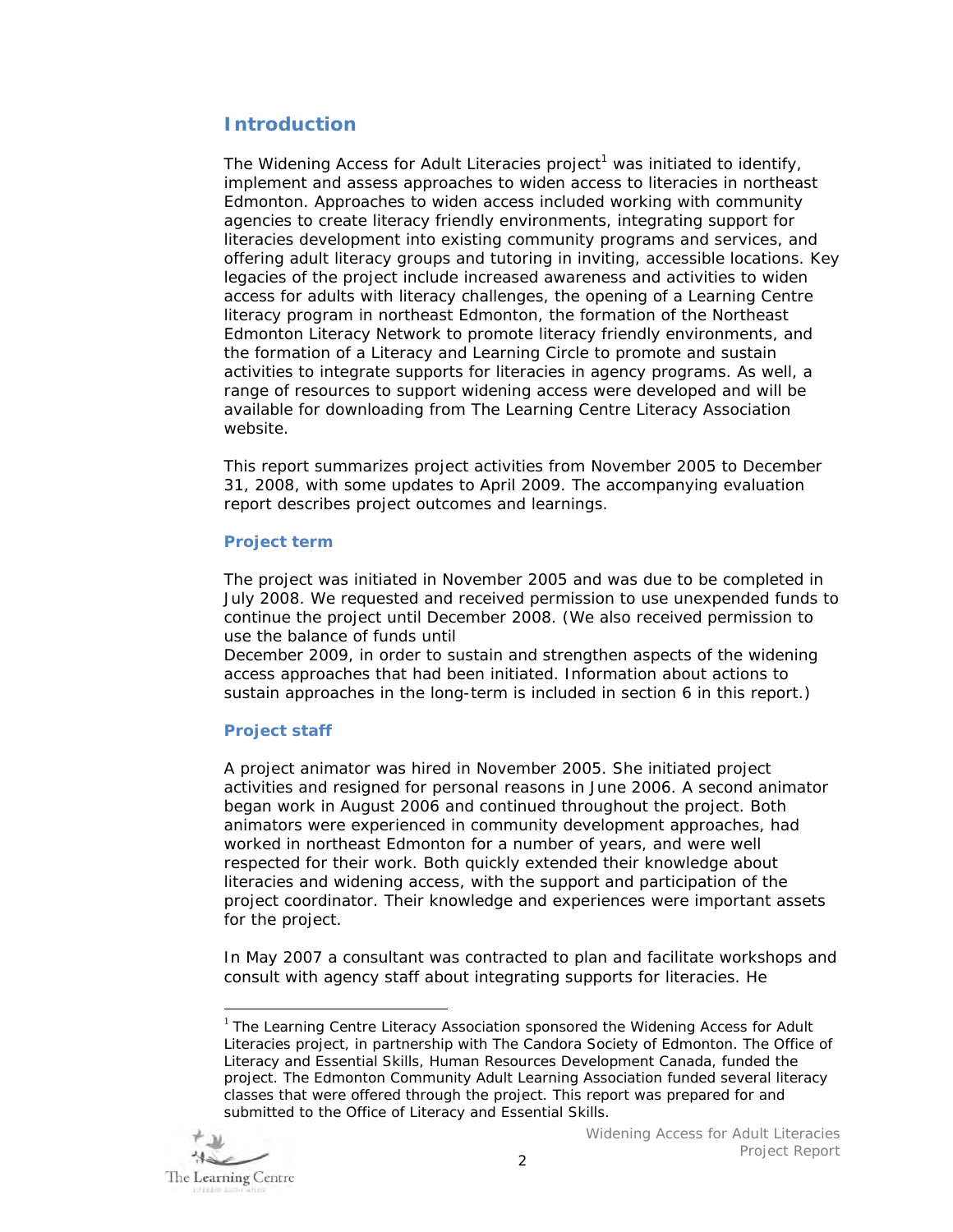continued in this role throughout the project. The project animator was then able to focus on developing and maintaining community relations and promotion, coordinating intentional literacy programs and long-term planning. Another consultant was contracted for a short term to develop a communications plan for the animator and support staff to implement (see section 5.1). Facilitators were also contracted as needed to present workshops for agency staff and to facilitate literacy groups (see sections 5.3 and 5.6).

# **Project location and identity**

The project was located with The Candora Society in a visible storefront space on the second floor of Abbottsfield Mall. This mall is community oriented, is on a number of bus routes, houses several community agencies and a public library branch, and includes a Discovery Centre that provides child minding while parents are in Candora Society-sponsored programs. As needed, the project animator was also able to access other space at Candora and other agencies in the mall (e.g., for workshops and literacy groups). Sharing space increased the project's visibility among the sharing agencies, contributed to day-to-day communication with agency staff, and meant that the project did not have to locate or rent space.

Following a consultation with staff at Candora, the animator realized that a more accessible name was needed to identify the Widening Access for Adult Literacies project. For purposes of communication, the project was named "Learning Connections" to reflect the idea of connecting people with learning opportunities.

In 2008 the project began to use a vacated rental space in the mall for meetings and classes, with the permission of the mall manager. As a result of project activities, The Learning Centre Literacy Association decided to rent this space and open a Learning Centre in September 2008. The project office relocated to that space, and activities started during the project continued and are continuing from there (see section 6).

# **Activities to meet project intentions**

Project intentions are listed in Appendix 1. The first intention of the project was to widen access to adult literacies. Activities to address this intention are described under the following headings: Building relationships and raising awareness; Reducing barriers; Integrating support for literacies; and Partnering to offer literacy groups and tutoring. Activities and outcomes to maintain literacies access are described in section 6.

# **Building relationships and raising awareness**

Activities to build relationships and raise awareness were related to each other and were fundamental to the project. Working from a participatory education stance, the animators met with agency networks and agency staff. They introduced the project, made presentations about literacies and provided project updates. They found out what agencies were already doing to support literacies and talked about resources and services the project could offer to enhance this support. These meetings also served to raise awareness about

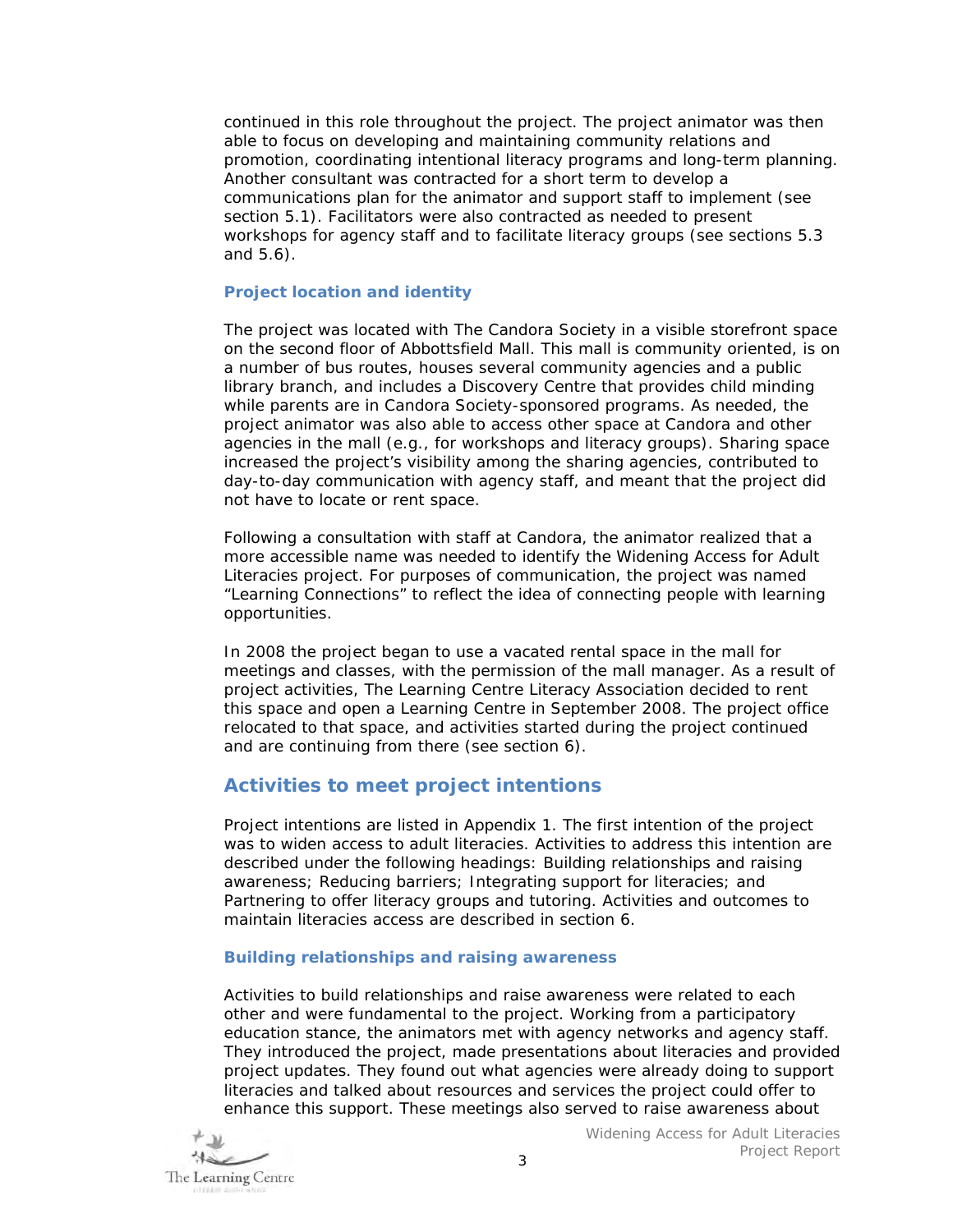the project and to identify agencies that were interested in participating with the project in one or more ways. Over the course of the project, the animators made 36 presentations at individual agencies, including to agency staff, agency participant groups, school staff and parent groups.

As noted in section 3, a consultant was contracted mid-way through the project to develop a plan for regular promotional activities and distribution of promotional materials. This plan supported promotional work that the animators had initiated and continued to do. The animators arranged for 25 project displays at school open houses, resource fairs, in Abbottsfield Mall and at community agency events. Other communication and awareness activities included placing articles and free ads in community newspapers and newsletters, and distributing flyers at meetings and displays, through grocery and department stores, and by area landlords. An estimated 5000 flyers were distributed.

A key development for raising awareness was the involvement of three adult learners as ambassadors. They accompanied the project animator to a total of eight agency meetings and shared their literacy and learning stories. Comments from people who attended the meetings indicate that the ambassadors' presentations were key to raising awareness and understanding about literacy issues.

A related development was publishing a book of literacy and learning stories by the ambassadors and other adults who attended programs offered through the project. The book will be launched on May 7, 2009, as part of a literacy awareness and celebration event, and will be distributed as a resource to raise awareness.

Building relationships and raising awareness was also integrated into all project activities. As a result, 37 agencies participated in and contributed to the project in one or more ways, including attending workshops, referring learners, providing meeting space, and serving on the advisory group. A key legacy of building relationships is the Northeast Edmonton Literacy Network.

Formation of the network was in itself an important development in raising and sustaining awareness among member agencies and in northeast Edmonton. In the fall 2008 the network hosted an inter-agency event at Abbottsfield Mall to celebrate International Literacy Day and promote literacy awareness. A first anniversary celebration of the network is being held in conjunction with the book launch.

# **Reducing barriers**

Barriers are related to *access to literacy programs* and *access to other programs and services* that require some skills and confidence with literacies. Barriers to access literacy programs, and project activities that addressed them, are described in section 5.6.

Barriers to accessing *agency resources and services* include printed information that is difficult to read, assumptions about people's abilities to read and write, and environments that may be unwelcoming for people with literacy challenges. Activities to address these barriers included workshops

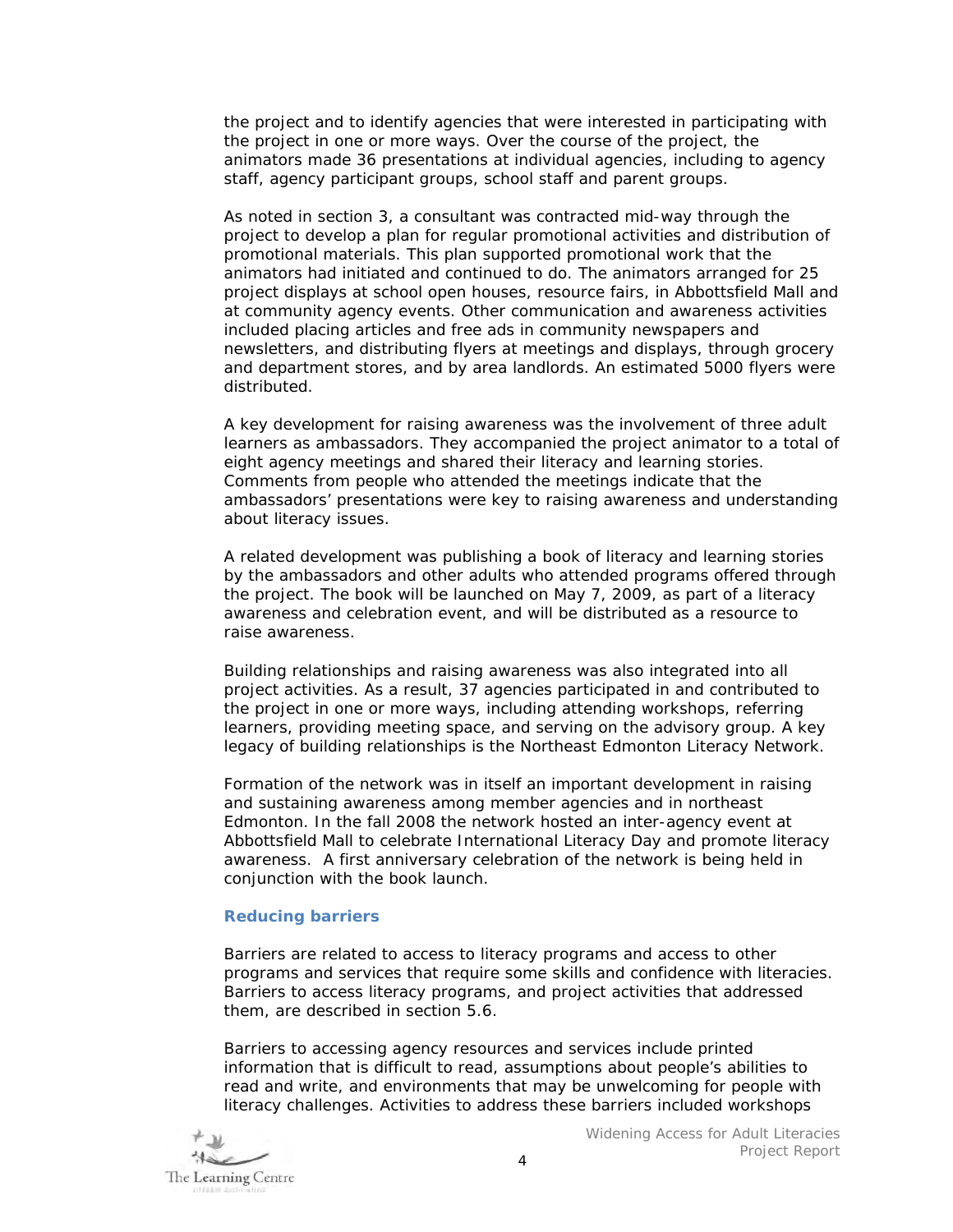and consultations about integrating support for literacies, clear communication, and creating literacy friendly environments. These activities are described in the next sections.

#### **Integrating support for literacies**

A key intention of the Widening Access project was to work with agencies to develop approaches and strategies to integrate support for literacies development into ongoing agency learning programs. Workshops to address this intention were introduced near the start of the project. A general workshop was held with Candora staff, and more specific workshops were held for Collective Kitchen facilitators and for facilitators of parenting groups. Initially, workshops focused on the idea of integrating supports and raising awareness about reading strategies that facilitators could readily introduce and support in their learning groups. The coordinator also developed a brochure of tips for integrating literacies support.

In the first year of the project, the idea of "integrating support for literacies development" was broadened to include a range of ways to support adults with literacy challenges who were participating in learning programs. Based on a survey of agency program facilitators, half-day workshops were offered about once a month on such topics as participatory approaches, learning styles, storytelling as way of teaching, learning disabilities, and facilitators' roadmap. A total of 108 agency staff participated in the workshops, including individuals who attended more than one.

Based on response to the workshops, a Literacies Learning Day was planned, with a view to reaching a wider range of agency staff. The fall 2007 event would have included

presentations about literacies and widening access and workshops on topics related to supporting adults with literacy challenges. However, the event was cancelled due to low registration. The animator consulted with potential participants and learned that most could not commit a full workday to attend.

Although response to the monthly workshops was positive, application of integrating literacies approaches in agency programs was lower than expected. As mentioned, a literacies consultant was contracted to continue to develop and facilitate workshops with a specific focus on integrating support for literacies, and in particular, to provide consultation and support for individual agencies.

Following initial consultations with six agencies, project staff decided to focus on working in depth with two to three agencies. Two agencies participated in this approach. A key learning is that agency staff may need release time, which requires funding, to re-develop programs and workshops in order to integrate literacies supports (see also section 6). As well, the concept of integrating literacies is relatively new; raising awareness and understanding about how to apply the concept is a long-term process.

In the fall 2008 members of the Northeast Edmonton Literacy Network began to organize and offer workshops related to supporting adults with literacy challenges. As well, in November 2008 the literacies consultant established a

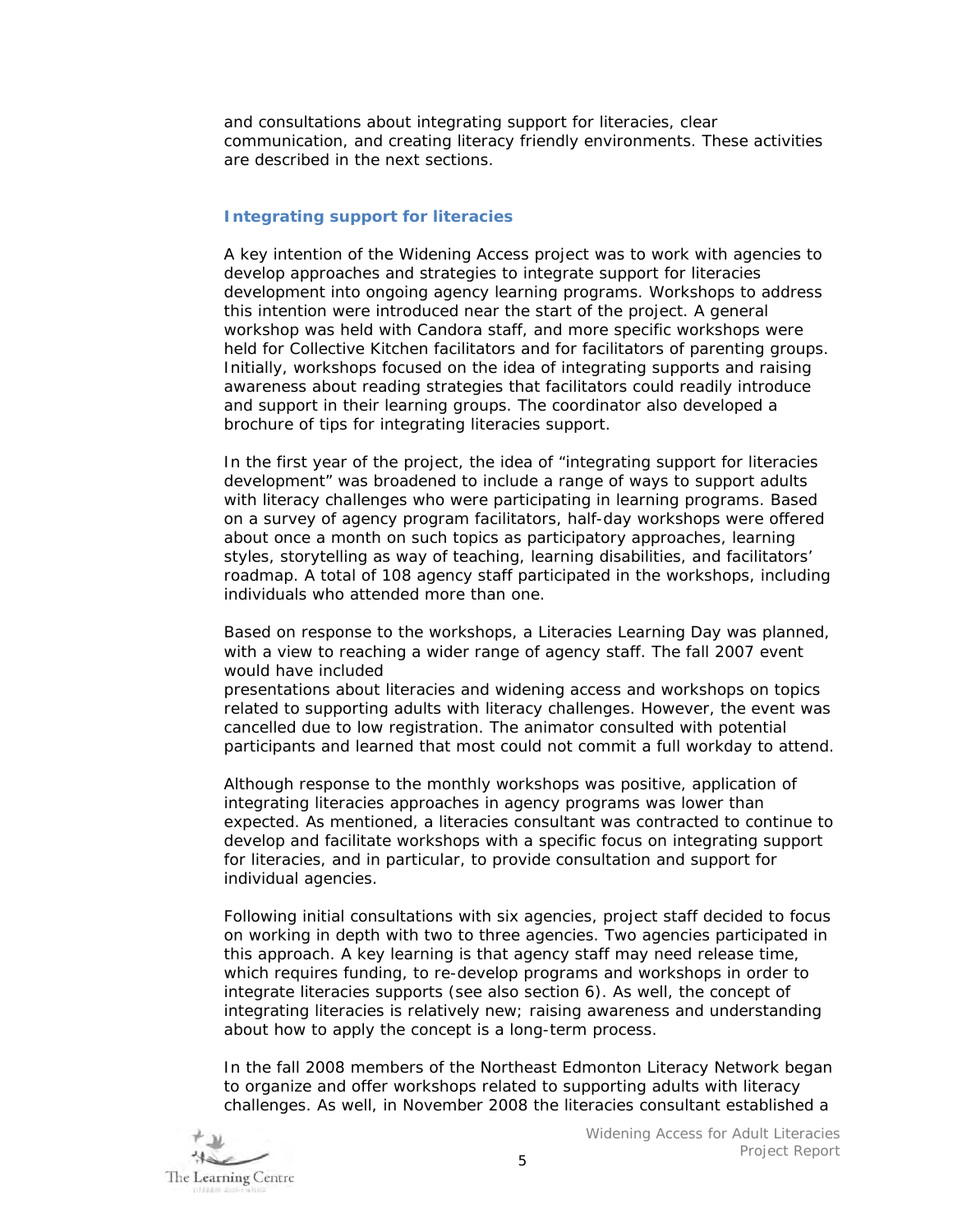Literacy and Learning Circle as a forum for agency program facilitators to meet on a regular basis and discuss a range of literacy issues affecting program design and delivery. Bringing people together regularly served as a reminder about ways to integrate literacies and provided opportunities for circle members to share ideas and approaches. Discussion topics included principles of adult learning, strategies to support individual learning, identifying and managing learning barriers, the impact of violence on learning, developing resources to support literacy skill development in programs, and assessing literacy skill levels. Staff from about seven agencies have attended circle meetings.

#### **Clear communication**

Soon after the project was initiated, Candora staff identified a need for learning about clear communication. The project animator and coordinator responded by providing a Clear Language workshop, and Candora staff developed and implemented a clear language policy for the agency. The animator provided additional workshops and informal consultations for staff in other agencies, and the coordinator prepared a brochure to promote clear communication.

When the literacies consultant was contracted, he further developed and facilitated

workshops and consultation about clear communications. Offering these workshops

provided a concrete entry point to widening access and reached a wider audience than the integrating ltieracies workshops alone. Clear communication workshops were offered to people who produced newsletters for schools, for staff in community agencies and for editors of community league newsletters. Individual consultations were provided for at least 16 different agencies. Workshop evaluations were very positive and a number of participants provided examples of how they were applying clear language principles to producing their newsletters, brochures and flyers.

# **Creating literacy friendly environments**

Midway through 2008 project staff began to use the term "creating literacy friendly environments" to include a range of ways to increase access for adults with literacy challenges – indeed for all adults. The term is now being used to include clear communication and integrating supports for literacies as well as additional approaches.

To introduce the concept, the literacies consultant facilitated agency "walkabouts" during which time agency staff identified barriers and ways to reduce them. He then worked with agencies on "literacy makeovers" – helping staff to make changes and plan how to maintain them. Examples of changes include: using clear communication throughout (forms, brochures, newsletters, bulletin boards); reducing clutter (e.g., on bulletin boards and brochure racks); creating a welcoming reception area; and offering help with any literacy related tasks. Seven consultations were held.

When the Northeast Edmonton Literacy Network was formed, network members decided on a purpose of "Creating literacy friendly environments in

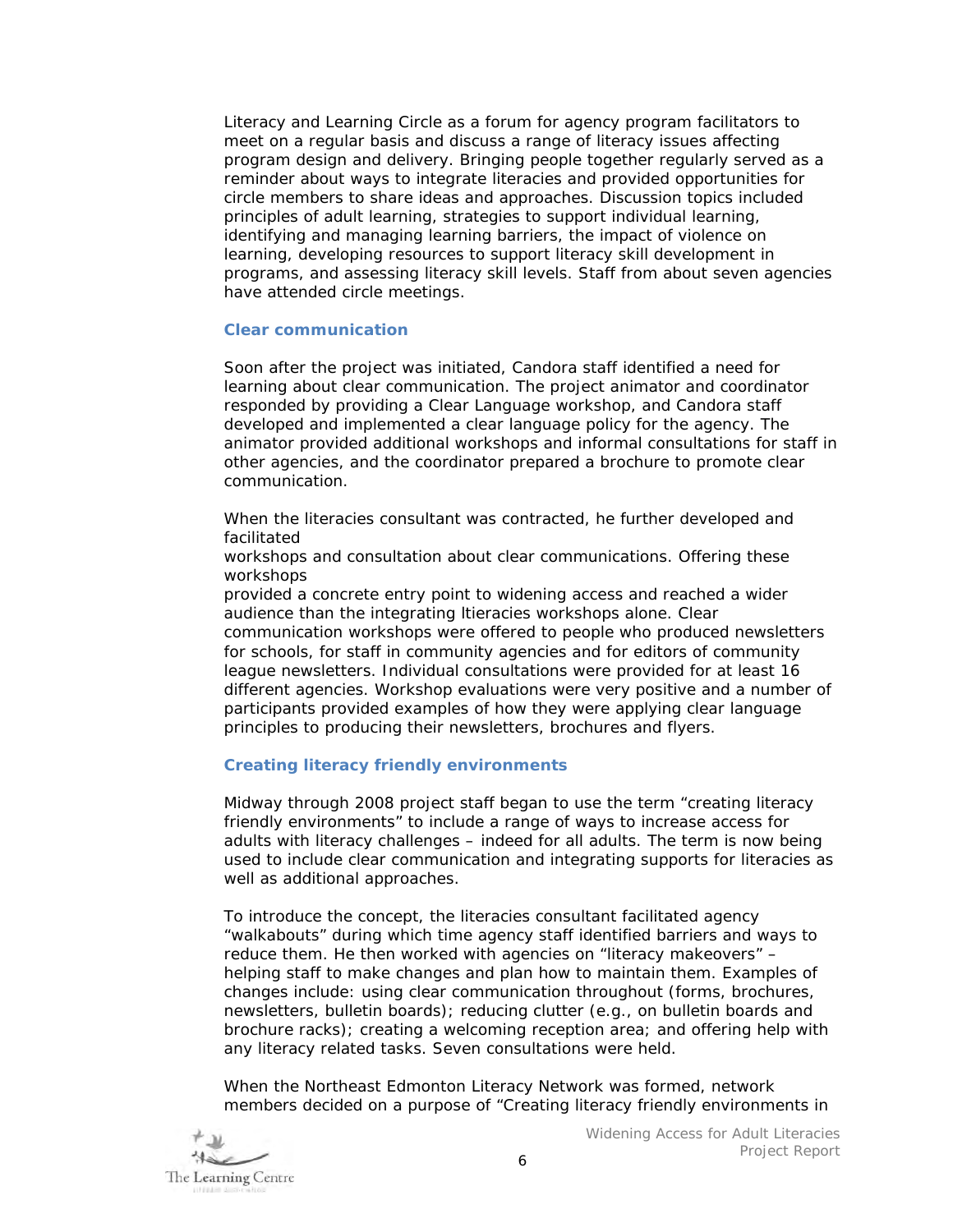northeast Edmonton." A committee of network members was formed to continue the work started through the project. They planned and offered workshops, began to develop criteria for agencies to be identified as "literacy friendly" and have plans to create a logo to post in agencies that meet these criteria. The network intentionally meets at different agencies each month, in order to highlight the idea of literacy friendly environments in the host agency. The network has offered three workshops for agency receptionists, recognizing the key role that receptionists can play in supporting adults with literacy challenges.

#### **Partnering to offer literacy groups and tutoring**

Generally recognized barriers to *accessing literacy programs* include distance and transportation costs, need for childcare, awareness, previous experiences with education, and confidence. Throughout the project, these types of barriers were addressed by providing learner-centred literacy programs in accessible locations, with childcare available as possible. Snacks were provided and bus fare was available for students as needed. Programs were widely advertised, as described in section 5.1.

To specifically address issues of awareness and previous experiences with education, the project proposed to offer "informal taster literacies activities" and to engage community members as ambassadors to help the animator connect with other community members and potential participants (see section 5.1). At the start of the project, the animator introduced taster activities such as card making workshops. The project office was opened on Thursday afternoons and evenings for people to drop by for help with filling in forms or to get information about literacy programs in the city. In the spring 2006 "Learning in the Mall" was initiated on Thursday evenings by offering a *Write your Way* and a *Breaking the Spell* workshop on Thursday evenings. Thursday evening programming continued throughout the project (see literacy groups).

Interest in participating in literacy programming grew more quickly than anticipated, in large part through the animator being present and visible in the community. Initially people were referred to The Learning Centre (down town) or to the Centre for Family Literacy, but as anticipated, the distance to down town was a barrier for most. By 2006 requests for literacy programming was sufficient to organize literacy groups and tutoring in northeast Edmonton.

# **One-to-one tutoring**

The project partnered with the Centre for Family Literacy to provide one-toone tutoring for adults in northeast Edmonton who favoured that approach. Initially the project animator accompanied potential students to the Centre for Family Literacy (located down town) for initial assessment and matching with a tutor. Then arrangements were made for the Centre for Family Literacy student coordinator to come to northeast Edmonton to meet with prospective students. (The Centre for Family Literacy was reimbursed for time and travel from project funds.) However, recruiting volunteer tutors for northeast Edmonton was a challenge. In 2007, the project animator distributed posters and spoke to inter-agency meetings about the needs for tutors, with some positive results. From fall 2006 to spring 2008, 18 people met with the

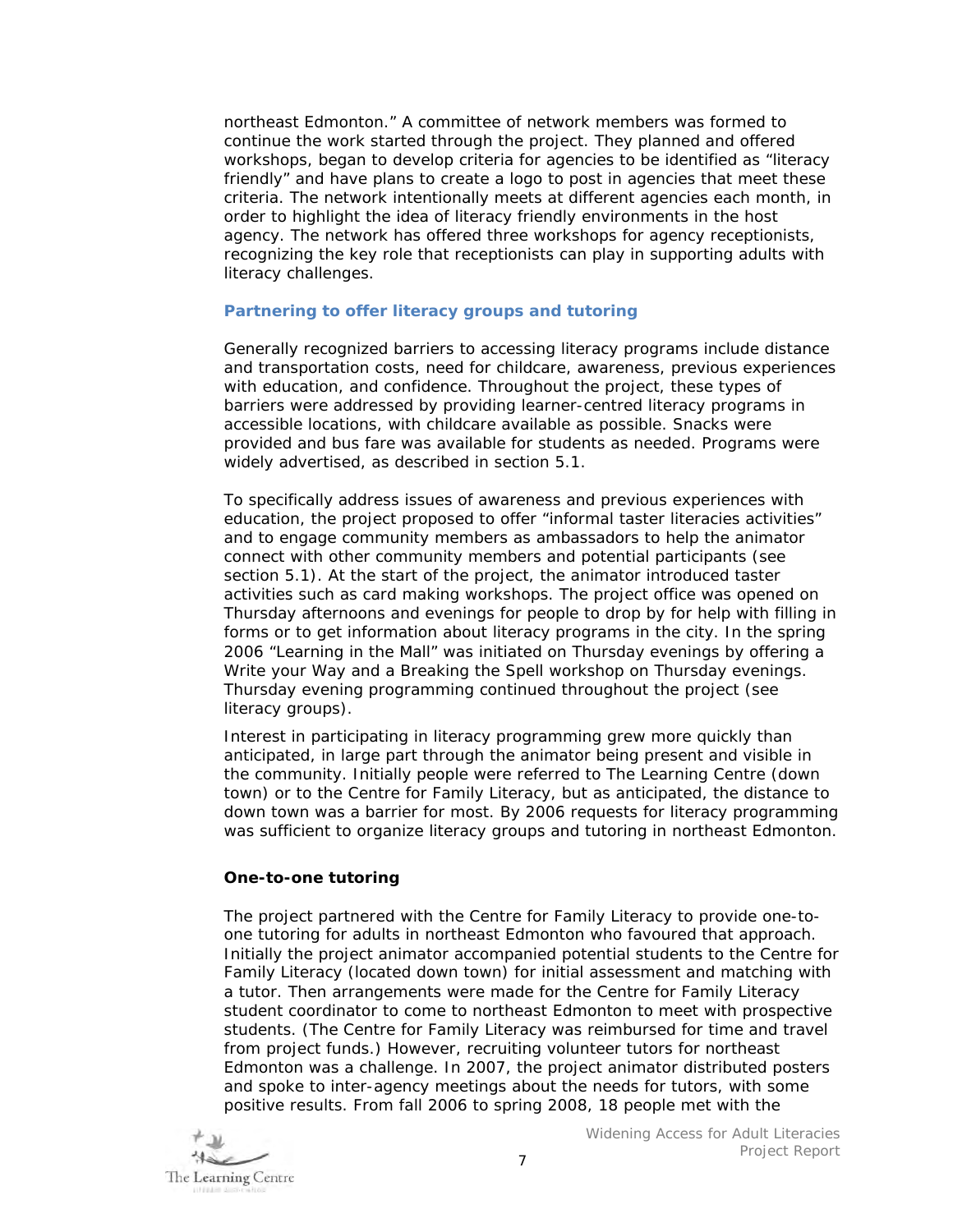student coordinator, 13 were matched and 6 student-tutor pairs met at Abbottsfield Mall. As planned, Centre for Family Literacy involvement in the project was completed in June, 2008.

Meanwhile, volunteer tutors were involved and continue to be involved in literacy groups. Tutors work with individuals within a group context and/or provide one-to-one tutoring.

#### **Literacy groups**

In 2006 four literacy groups were offered, once a week each, in partnership with three community agencies: The Candora Society, Unity Centre of Northeast Edmonton, and Amity House. The agencies provided meeting space and access to childcare, and The Learning Centre Literacy Association, with project funding, contracted facilitators and paid for childcare and transportation as needed. The agency and project staff worked together to promote the programs. Volunteers assisted group facilitators at some sites.

Based on learner response to the literacy groups, applications for funding to continue the groups in 2007 were successfully submitted to the Edmonton Community Adult Learning Association (ECALA). As well, The Learning Centre Literacy Association applied for and received ECALA funds to initiate additional literacy groups and to develop a guide for programming in community based agencies.

In fall 2007 project staff assisted the directors of Unity Centre and Amity House to apply directly to ECALA for funding for the literacy groups offered at their sites in 2008. This was a way to build capacity, with a view to groups continuing when the project was completed. The Candora Society decided to continue to partner with The Learning Centre Literacy Association to offer literacy groups in 2008. Thus The Learning Centre Literacy Association applied for a received funding from ECALA for those groups. Meanwhile, in 2007 and 2008 literacy programming was introduced at three additional sites, including an elementary school. A small group did get underway at the school. However response at the other two sites was not sufficient to continue.

In 2008 the numbers of groups and enrolments in groups offered at Abbottsfield Mall continued to increase. The Thursday evening Learning in the Mall expanded to include two literacy groups and a number of tutors, and some other agencies offered learning programs at the same time. While adults attended a literacy group, their children could attend a homework club or go to the Candora Discovery Centre.

In fall 2008, as mentioned, The Learning Centre Literacy Association opened a Learning Centre in the mall to house groups and tutoring that was underway there. In 2009 the group that had been meeting at the school relocated to the mall site. Six literacy groups, funded by the Edmonton Community Adult Learning Association, are being offered at The Learning Centre at Abbottsfield Mall.

**Reflection:** The project initially offered literacy groups with agencies that served particular communities in northeast Edmonton. People enrolled in the

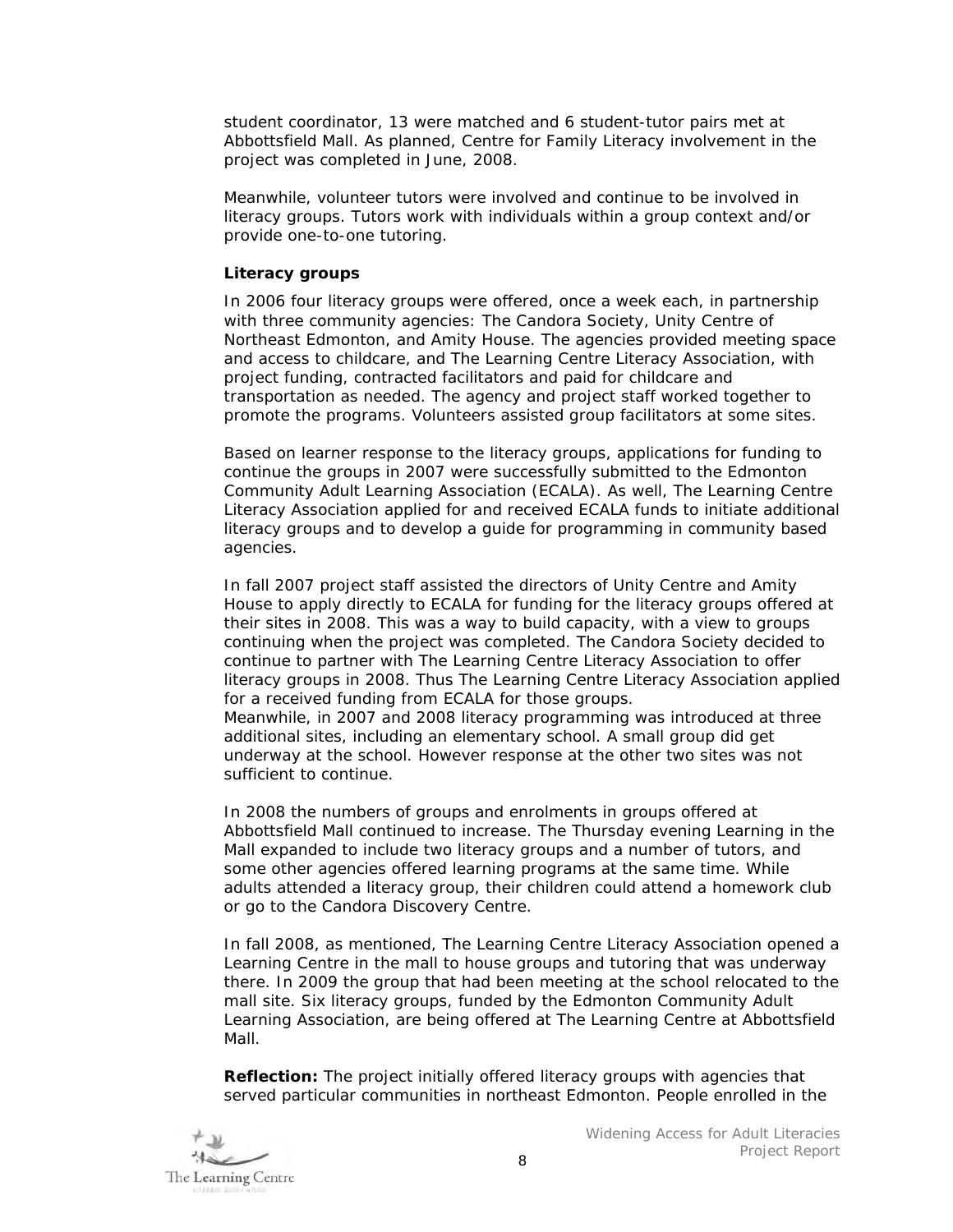groups, but enrolments and participation was lower than anticipated. Challenges for offering literacy groups in small community agencies include identifying facilitators for once a week groups; allocating agency staff time for promotion and coordination; and having a smaller population to draw from.

The steady increase of enrollments at Abbottsfield Mall during the project may reflect how the mall is accessed by people from across northeast Edmonton and how the project animator was able to coordinate and support literacy groups offered at the mall.

#### **Participation in literacy groups**

From 2006 to 2008, 124 individuals registered in literacy groups offered through the project, with a number attending for more than one year. Between May 2007 and December 2008, 198 people inquired about the literacy programming.

| Year  | Number of | Number of | Number of | Number of   |
|-------|-----------|-----------|-----------|-------------|
|       | program   | literacy  | sessions  | new         |
|       | sites     | classes   |           | registrants |
| 2006  |           |           | 53        | 30          |
| 2007  | 4         |           | 156       | 49          |
| 2008* | ⌒         |           | 114       | 45          |
| Total |           |           |           | 124         |

\* Does not include programs started at two agencies that began to offer the literacy programs on their own.

# **Maintain literacies access**

The Widening Access project was completed in December 2008, and adults in northeast Edmonton continue to have access to community based literacy programming and to literacy friendly services in community agencies. Continuing access results from project activities in general and from specific and responsive activities undertaken to maintain literacies access.

At the start of the project, an advisory group was formed to advise and provide feedback about project activities. With a view to long term planning, the group included a consultant from the Alberta government department responsible for literacy, the Executive Director of the Edmonton Community Adult Learning Council and a member of the Board of The Learning Centre Literacy Association. The Candora Society Director also attended advisory group meetings and reported regularly about the project to her board.

#### **Developing a vision and plan**

In May 2007 the project hosted a visioning workshop with people from agencies and organizations in the project area. The main purpose of the workshop was to find out if there was interest in sustaining supports for literacies in northeast Edmonton beyond the project. Twenty-five (25) people attended the workshop, including adult learners from project literacy groups. Participants developed ideas for continuing to widen access, including:

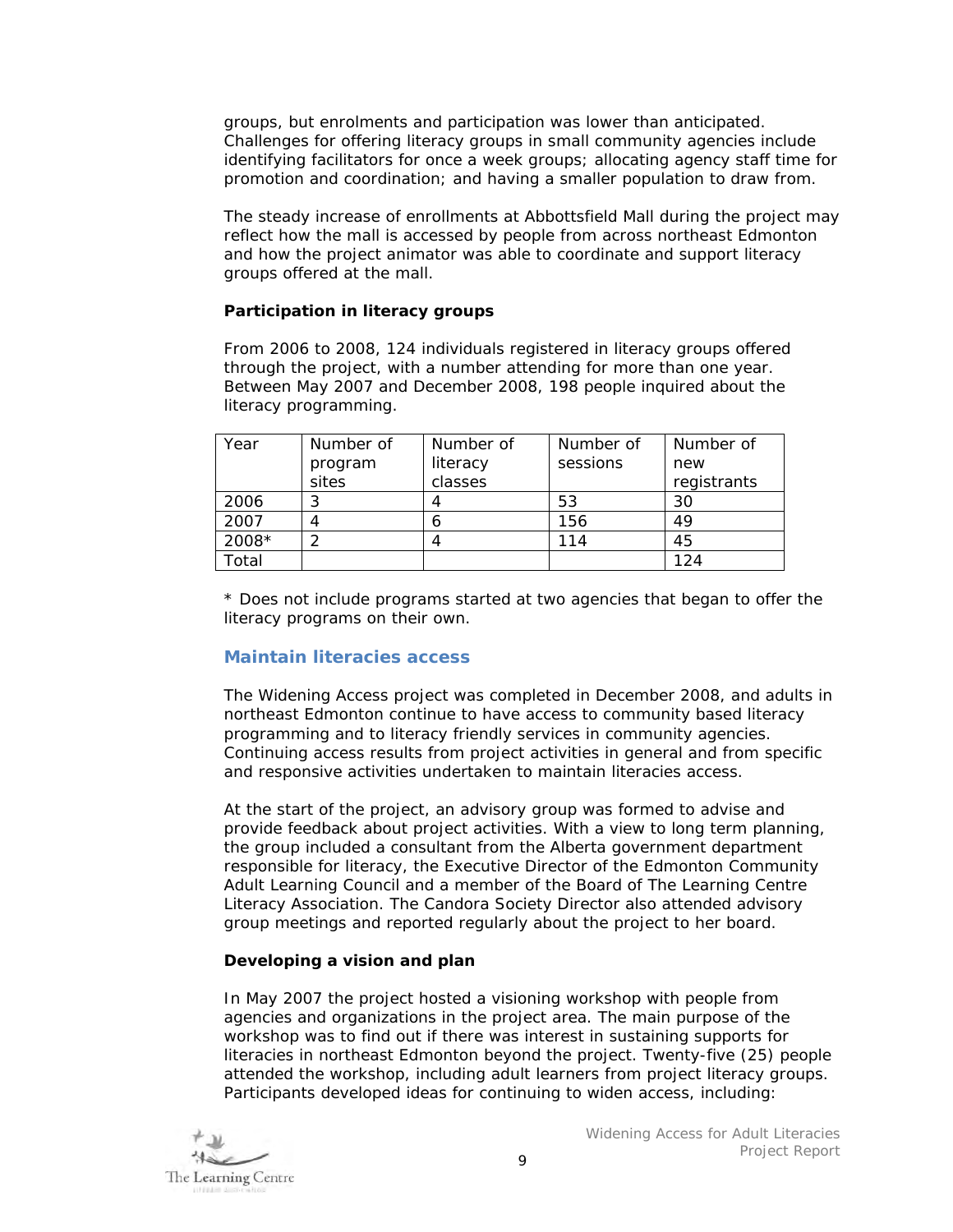sharing, linking literacies and other community-based agencies, building capacity, central support, sustainability and broadened involvement.

A follow-up meeting was held in June 2007, with about 12 people attending. People identified resources and approaches to continue to widen access in the areas of clear communication, integrating support for literacies, and offering literacy groups. They advocated collaboration among agencies and discussed approaches to coordination. It was recognized that an agency would need to take the lead regarding coordination and applying for and managing funding.

In the winter 2008 project staff reviewed suggestions from the visioning workshop and follow-up meeting, with a view to organizing another planning meeting. This review led to a meeting of agency staff about forming a literacy network. Those who attended expressed interest in forming an actionoriented network to advocate for literacy friendly environments. The Literacy Network of Northeast Edmonton began to meet in April 2008, met monthly (except during the summer) and continues to meet. Seventeen (17) agencies are members, with regular attendance from thirteen.

#### **Maintaining a literacies presence /hub**

Meanwhile, The Learning Centre Literacy Association Board of directors reviewed project developments and decided to offer to provide leadership to continue project activities, depending on response from project partners. Candora Society Board members supported the idea of TLCLA taking the lead and supported a continuing relationship with the Association and literacies work. At a spring 2008 meeting The Learning Centre Literacy Association Board passed a motion to provide leadership to support literacies work in northeast Edmonton, to rent the space in the mall that the project had begun to use, and to open a Learning Centre in that space.

#### **Maintaining literacy programming**

In the fall 2008, a proposal for funding for literacy programming in northeast Edmonton was submitted to Alberta Advanced Education. Funding for two years was approved effective March 31, 2009. With this funding, The Learning Centre Literacy Association will be able to continue to rent space for The Learning Centre at the mall and to pay the animator's salary and other expenses, with a view to increasing the number of learners served at the mall site. Project funds, carried forward from 2008, were used to pay expenses from January to March.

#### **Maintaining support to create literacy friendly environments and integrate literacies**

In summer 2008 a proposal for funding to sustain some aspects of project activities was unsuccessfully submitted to the Alberta Wild Rose Foundation. The Learning Centre Literacy Association has since submitted a proposal to the Office of Literacy and Essential Skills to further develop approaches to Integrate Support for Literacies. The proposed project builds on learnings from the Widening Access project.

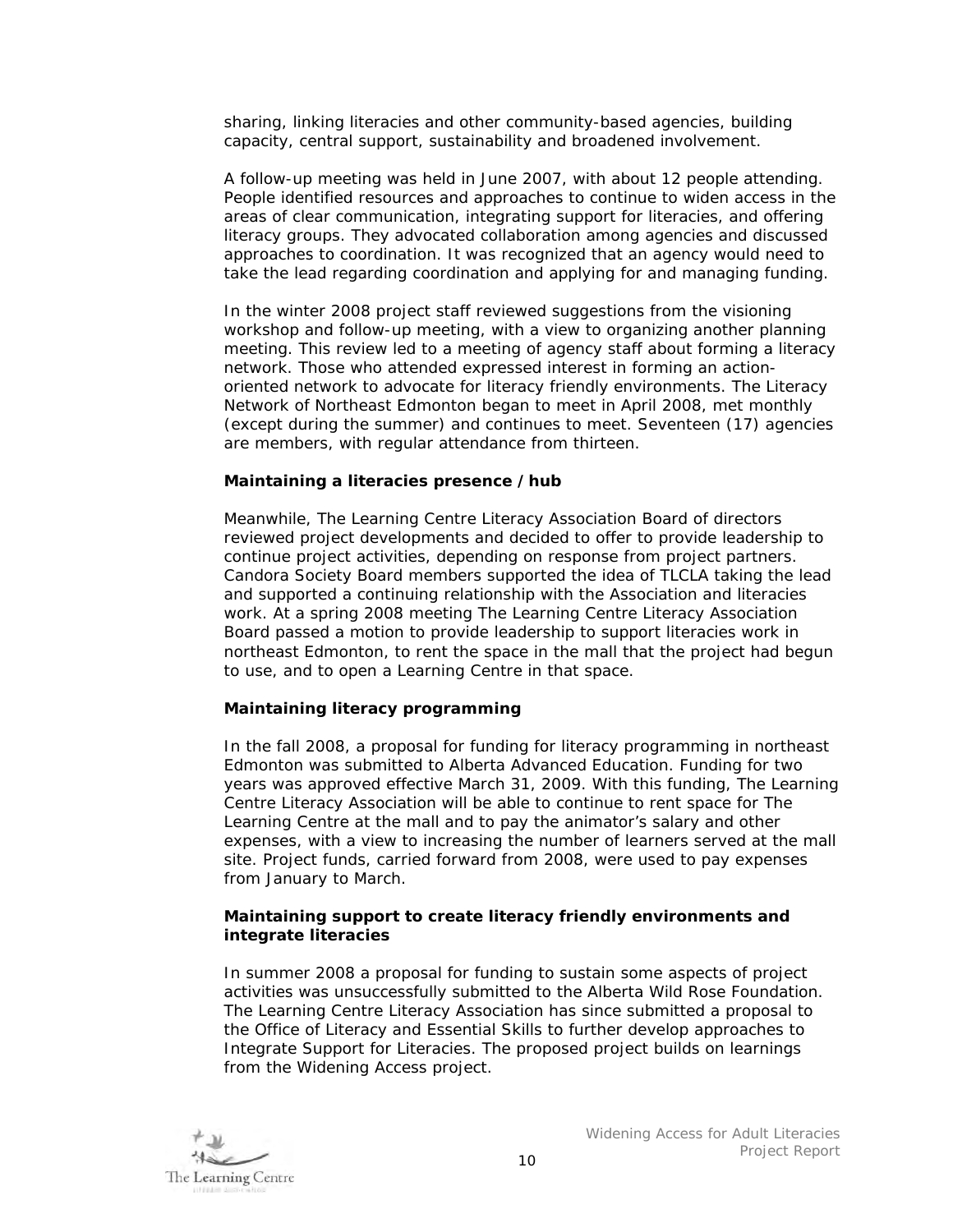Meanwhile, as described in section 5, the Literacy Network of Northeast Edmonton is taking a role to offer workshops and other activities to raise awareness and create and sustain literacy friendly environments. As also described, a Literacy and Learning Circle was initiated to continue to support agency staff to integrate literacies into their programs.

Drawing from remaining project funds, the literacies consultant will continue to provide support and mentoring for network and learning circles activities during 2009, with a view to network members and agencies continuing activities in the long term. The Learning Centre at the mall will also provide a base for these activities.

# **Sharing project learnings and resources**

Project learnings and resources have been shared beyond northeast Edmonton through presentations and workshops at three literacy conferences, regional meetings of literacy coordinators, and at community learning network meetings. Project staff also shared ideas and experiences with Literacy Alberta staff who were developing a Literacy Audit kit.

As a result of growing awareness, the project received requests from organizations outside the project area for workshops/consultation. These organizations were provided with information about consultants whom they might contract directly.

Resources that were developed through the project are being edited and will be posted on The Learning Centre Literacy Association website (tlcla.ca). They include a project overview, workshop leaders' guides, participant guides and handouts, and a guide about offering literacy programs in community based agencies.

Project staff decided to share the resources through the website, rather than print them, because of their length and quantity and so that they can be easily updated, accessed and revised by anyone who want to adopt the approaches. Notices about the resources will be sent by email to literacy programs and organizations across Canada.

# **Project expenses**

A statement of project expenses to December 2008 is attached. As mentioned, The Learning Centre Literacy Association requested and was granted permission to use the balance of funds to help maintain project activities during 2009. Details about how these funds are being used will be sent to the Office of Literacy and Essential Skills and an updated financial report will be submitted by December 2009.